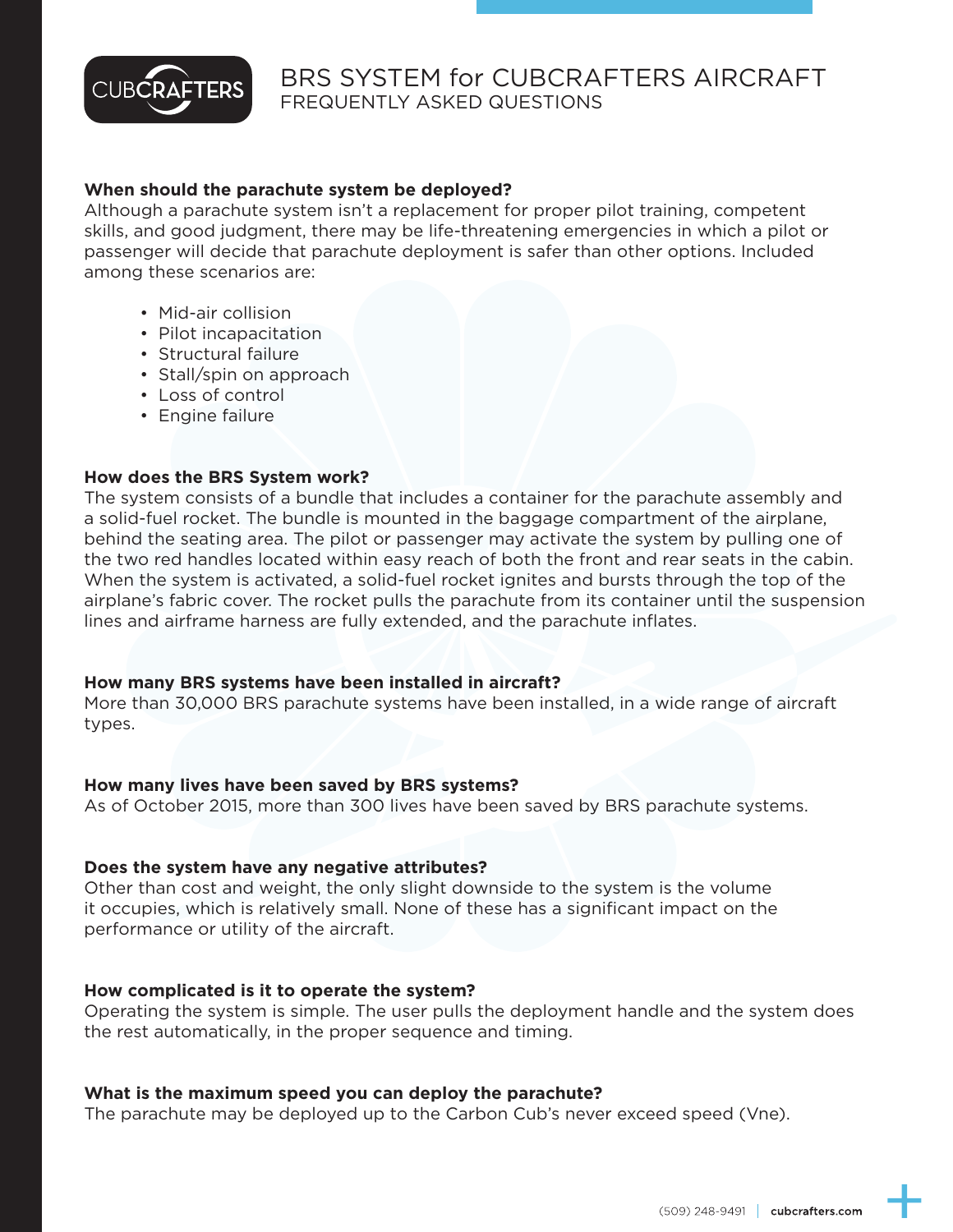### **What is the minimum altitude that you can deploy the parachute?**

The distance required to deploy a parachute depends directly on airspeed. Recorded altitude activations of 100 ft. or less have saved lives. As a safe practice, no altitude limitation should be contemplated to allow activation. Just pull.

### **How fast does the system take effect?**

The parachute will stabilize the aircraft and significantly decelerate just seconds after the deployment handle is pulled.

#### **How hard is the shock of the parachute opening?**

It can vary depending on airspeed and other factors, but it's generally less than 4Gs.

### **At what attitude does that airplane descend under parachute?**

When the rocket is activated, the aircraft will sharply pitch up. This allows the fuselage and wings to help slow the aircraft and minimize stress on the parachute and system mounting points. The aircraft will then quickly stabilize under the open parachute canopy at zero forward airspeed and descend in a level attitude with the nose slightly lower than the tail.

### **What is the expected vertical descent rate?**

The descent rate is a function of weight and density altitude, but the target is approximately 25 feet per second (fps) at 5,000 feet density altitude.

#### **How hard is the landing after deploying the chute?**

On tests of the BRS system in aircraft similar to the Carbon Cub, forces at touchdown have been shown to be well within human tolerances in the most severe parachute-landing conditions – flat concrete, landing straight down, on wheels.

### **Can I change my mind and land normally once the system is deployed?**

No. The entire deployment sequence is automatic. Once the handle is pulled, you're committed to parachute descent.

### **Can the airplane be repaired after a successful deployment?**

Depending on the conditions of weight, density altitude, and type of landing surface, damage to the aircraft may or may not be repairable. However, many cases have been recorded where the airplane was returned to service.

#### **Can the system be accidentally deployed?**

Accidental firing is extremely unlikely. The system is designed to fire only with a deliberate, two-step action by the pilot or passenger in the airplane. The deployment handle requires a pulling force of 30-40 pounds to cock and fire. Although firing the system requires only a short pull of the handle, the user has to first pull it several inches to cock it. The system can't be made to fire by hitting it, dropping it, or any other condition the aircraft is likely to encounter.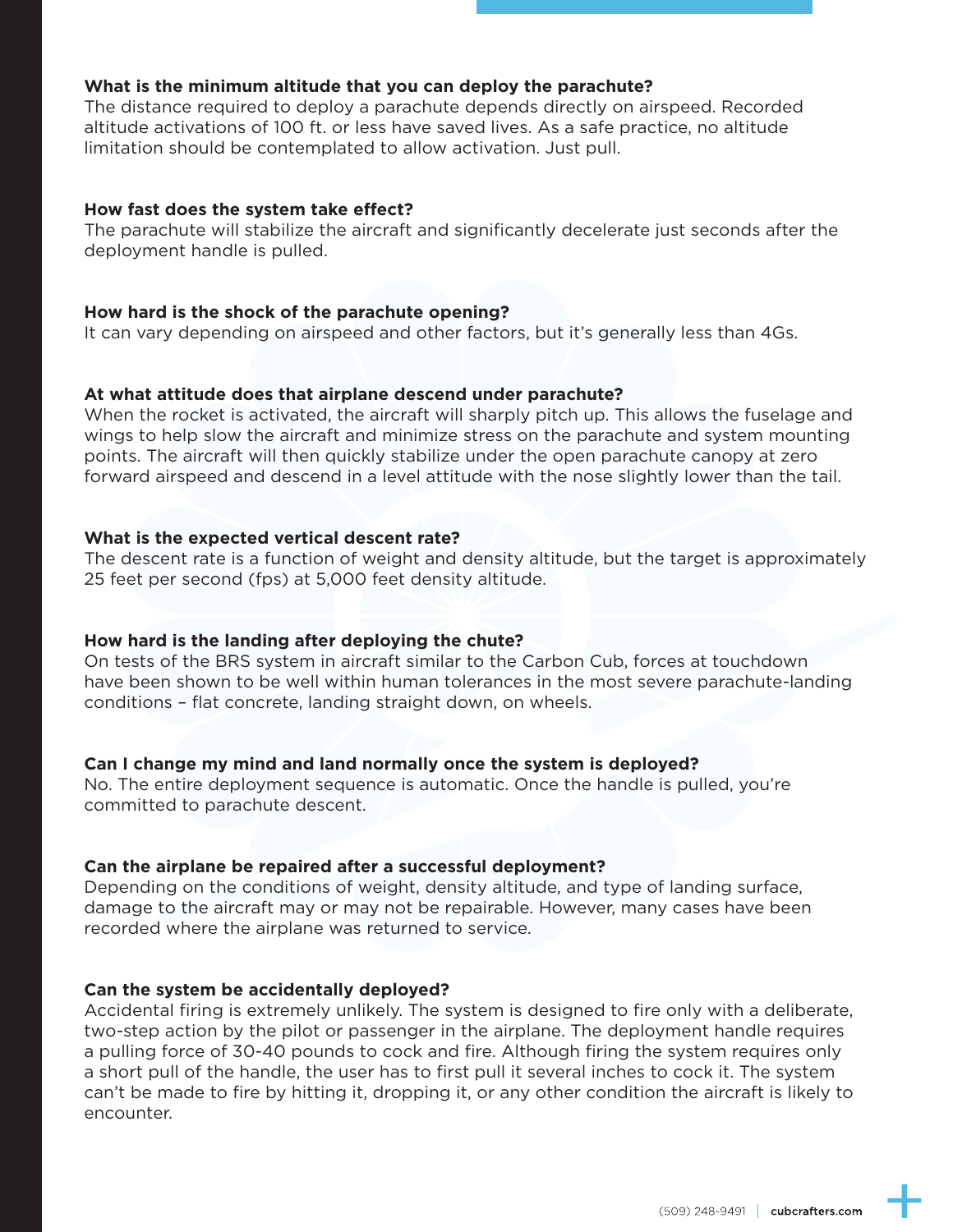### **Can the BRS system be used as a drag parachute in the event of brake failure or impending runway overshoot?**

No. The BRS system isn't designed for use as a drag parachute. The canopy is far too large for this purpose. Attempting to use the system this way may result in injury or death.

### **Who is BRS Aerospace?**

BRS is the company that developed the very first practical ballistic parachute system for light aircraft more than 35 years ago. The company has built more than 30,000 ballistic parachute systems since 1980, and in 1993 they became the first to receive FAA approval to install an emergency parachute system on a certified aircraft.

## **Carbon Cub BRS System**

### **Is a BRS system available for all Carbon Cub models?**

Although BRS systems are still under development for some Carbon Cub variants, there are currently configurations available for most models.

### **Can the BRS system be retrofitted to existing Carbon Cubs?**

The system may be retrofitted to the existing fleet of LSA Carbon Cubs for gross weight up to 1320 lbs. (1,430 lbs. on floats). A BRS model for retrofit to most variants of Carbon Cub EX and FX models, for gross weight up to 2,000 lbs., is also available.

### **For LSA aircraft, does the system need to be installed by CubCrafters?**

No. The system can be installed by any competent A&P.

### **Can an amateur builder safely perform the initial installation on Carbon Cub kits?**

Yes. Like the Carbon Cub kits themselves, the BRS system doesn't require any parts fabrication or special technical skills for installation.

### **How long would it take to install the BRS system in a kit myself?**

Although installation time can vary depending on the skills and experience of the builder, 4-5 hours is the average installation time for a BRS system.

### **How much weight does the BRS system add to a Carbon Cub?**

The BRS models offered on Carbon Cubs weigh between 31 and 40 pounds installed.

### **Where is the unit mounted on the Carbon Cub?**

The parachute, lines, and harness are housed in a special container mounted in the baggage compartment, behind the cabin of the airplane.